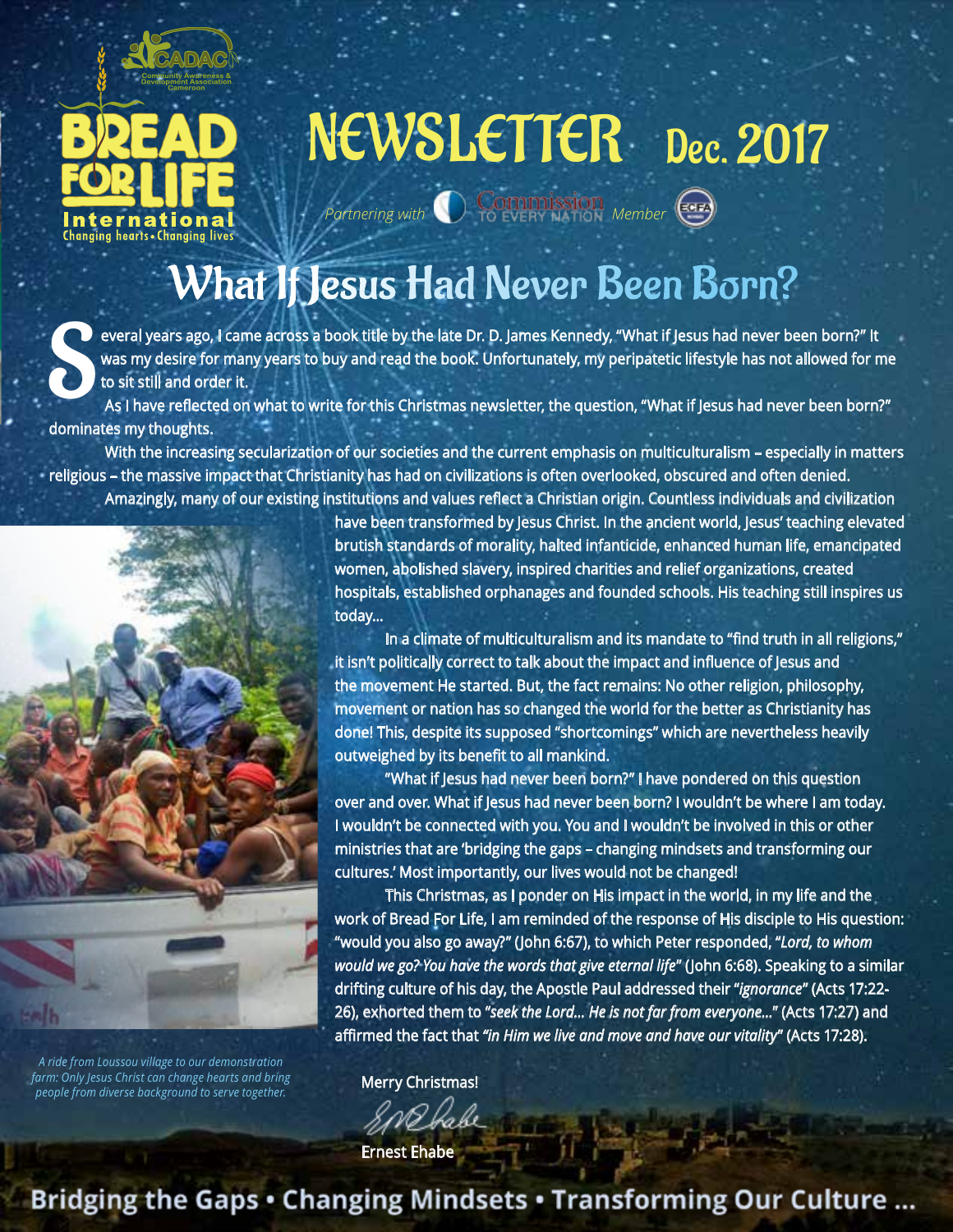## **in their own words** My Heart Was Touched *by Jessie Terry*

For years I had dreamed of going to Africa. It finally happened! I couldn't believe it did. I was given an opportunity to intern at a special needs school. The plan was for me to spend about three months at Ray of or years I had dreamed of going to Africa. It finally happened! I couldn't believe it did. I was given an opportunity to intern at a special needs school. The Hope Academy in Douala – a school started by my dad's friend of many years. The whole trip was an adventure in faith.

I boarded the plane from Little Rock to Chicago and from Chicago to Brussels in Belgium. From Belgium we would go to Douala, Cameroon. I was stopped at the gate in Brussels, "ma'am, you cannot board this plane, you do not have a visa…" I stood in disbelief. I had forgotten to apply for a Cameroonian visa!

I had to spend five days in Belgium. Fortunately, Mr. Ehabe had distant relatives in Antwerp. The five days in Antwerp would be used by God in very unusual ways. I made new friends and had an opportunity to visit the city!



What a great experience only God could plan.

I eventually got my visa and landed in Douala and was met by two Bread For Life staff. We drove to the Ehabe's home and I went to bed. Thus began part two of my adventure.

I worked at Ray of Hope Academy. It was such a wonderful experience. The highlight of the trip was singing to a nonverbal (autistic) child and he spoke. I knew God was doing something. The kids touched my heart and it was so worth the waiting. I saw so much sadness but so much joy in the midst of it all. Two weeks into my trip I fell ill. I had a kidney stone and problems with my liver and was advised to return home for treatment. I thought God 'why did my trip get shortened, why did I have to get sick?' On the way back I was put in the hospital in Brussels and was given medicine and finally sent home. On the flight to Chicago I was able to share the gospel with a man sitting next to me. It was all worth it. I finally understood why I left so early. If God is calling you, then go. Do not be afraid to make a difference! One thing I do not want you to forget is your visa!

*Jessie is an 18 year old daughter of my friend from my college days at Arkansas Tech University. Her whole family (grandparents, aunt and parents) support the work of BFL. It was a blessing to have her serve with us. What a trooper she was!*

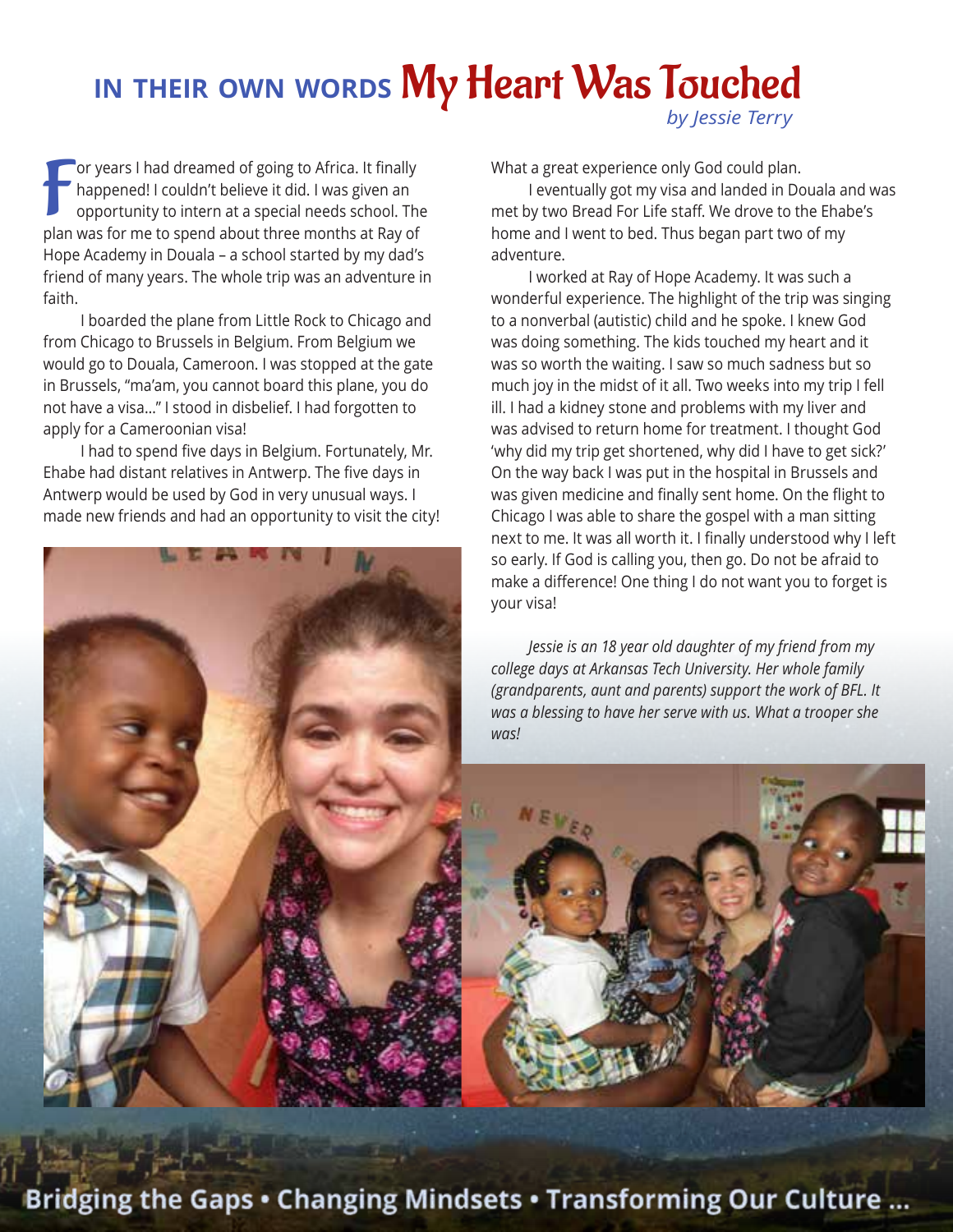### **MINISTRY HIGHLIGHTS:** LEADERSHIP: The CRUX of it all!



*Pastors Appreciation Dinner: 70 Pastors in Yaoundé convervege in our office compound in Yaoundé for a meal and to hear John speak on "Leading with Integrity."*



*An outdoor combined service at Yaoundé International church. John Spoke on "developing leaders by leading with Intentionality."*



 *With the Prime Minister of Cameroon. Sharing about our special needs school and sharing about our work and faith. He asked me why I was not in politics. I told him that wasn't what God has called me to do.*



 *Listening to John speak to about 200 pastors in Yaoundé on "leading with Integrity."*

*"And the things you have heard me say in the presence of many witnesses entrust to reliable people who will also be qualified to teach others."* 2 Timothy 2:2

**had a very productive meeting with diplomats at the US Embassy. The highlight of these bad a very productive meeting with diplomats at the US Embassy. The highlight of these ovember has been an incredibly hectic, busy but productive month for our team. We crisscrossed Cameroon talking about "leadership." A number doors opened for us to meet with top government officials in different parts of the country. We also meeting was our meeting with the Prime Minister of Cameroon. He allotted "five minutes" in his busy schedule to meet with us but we ended up meeting with him for almost two hours! It was a great opportunity to talk about the work of BFL in Cameroon, share our faith and talk about other pertinent issues.**

 **Our country (Cameroon) is going through one of its most difficult time in its 57 year history and union as a "Republic" – (the union of the French and English colonies, often referred to as "Francophone" and "Anglophone" Cameroon).**

**Like every "union" Cameroon has had its share of challenges that climaxed in the last year. A small section of the country (Anglophone Cameroon) has been agitating for self-rule. Arguing that they are marginalized. They contend that, although most of the country's natural resources are from their region, they are the most underdeveloped and are under-represented in the government. Some in the "Anglophone" area of the country want to secede and form another country, some want a "true Federal" style state and others are okay with the status-quo.** 

**There have been sporadic demonstrations in the "Anglophone" sections of the country. Unfortunately, these demonstrations have occasionally been met with brutality and reports of killing by some in the government's armed forces. If Cameroon has ever needed leadership, it is now. Like other African countries, at the crux of all of Cameroon's problem is LEADERSHIP: Altruistic leadership. Visionary and innovative leadership. Purposeful leadership! Leadership at the top, leadership at the grassroots - something that seems to be alien in a country where living and leading abnormally has become normal and where living and leading normally is now abnormal. The high unemployment (over 60 percent) and lack of visible development and a "bright" future is fueling this crises.**

**It is wth this backdrop that God provided opportunities for BFL to do a series of leadership talks across some parts of the country as well as engaging leadership at different levels. So thankful that my friend of over 30 years from my days at Arkansas Tech University (John Terry) was willing to come alongside us. John is part of the John Maxwell Team and he speaks and writes on leadership issues. His daughter recently volunteered in our special needs school in Douala. Also joining our team was Tim Reed, pastor of Connection Church of Sherwood (North Little Rock), AR. Rev. Reed and his wife Rene opened their home and hearts to us this summer. We all camped in their home with our son, AJ for six weeks while our team received training at Pediatrics Plus and our son was also enrolled at their pre-school.**

**We started off with a visit to Loussou (a Baka Pygmy village where we are struggling to develop a model demonstration and teaching farm) and then we returned to Yaoundé where we started our series (Leading with Intentionality) at two BFL related church plants in Yaoundé (Yaoundé International Chapel and Berean Baptist Church). Yaoundé International Chapel was planted with the goal of reaching leaders and their spheres of influence. It is a model church in Cameroon. We moved to Douala and then to Tombel, Bangem and Limbe. Several meetings were also held with leaders from different walks of life.**